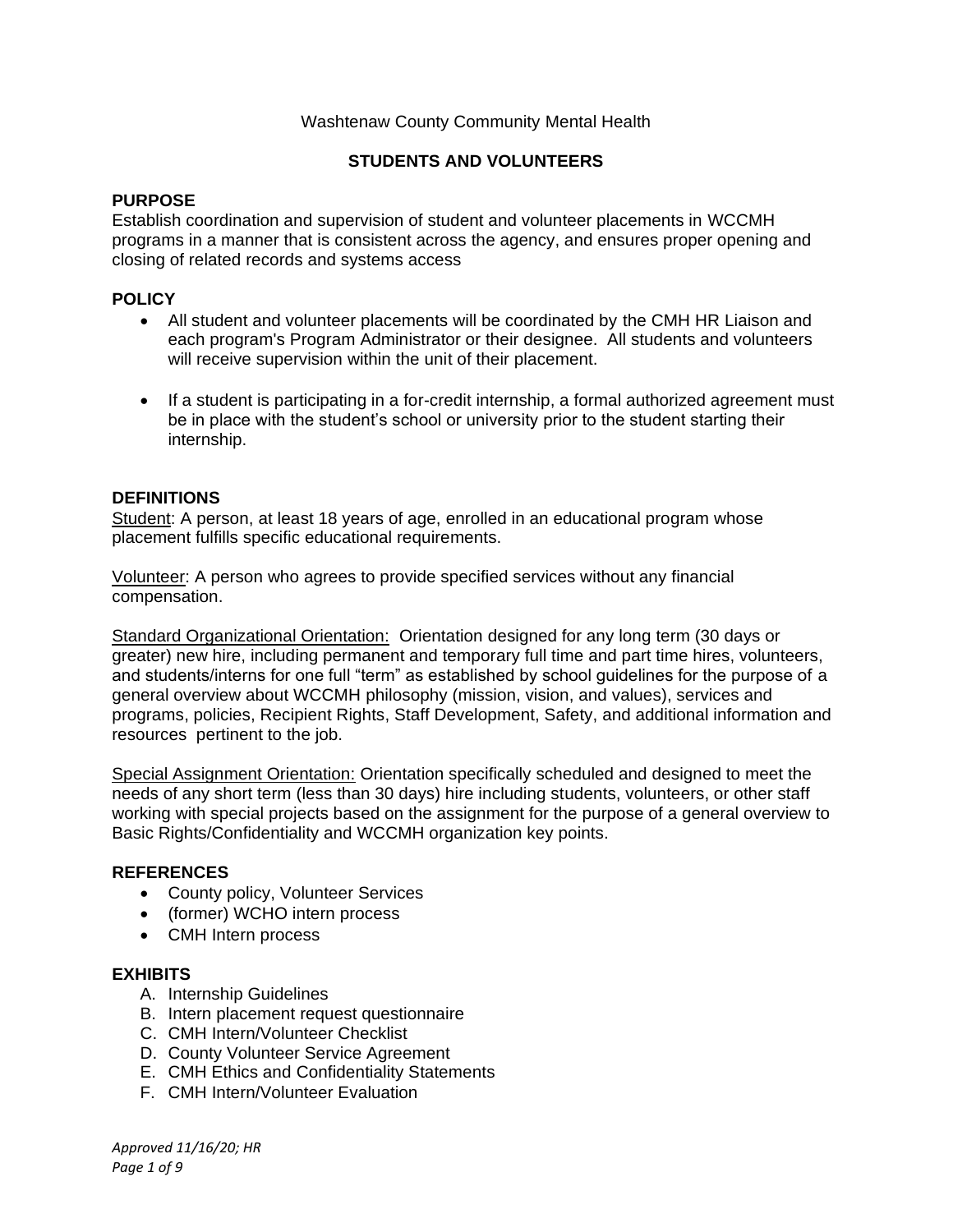# **EXHIBIT A**

#### **Washtenaw County Community Mental Health Services Student Internship Guidelines**

#### **Intern program**

Our mission is to provide a training environment that facilitates interns' transition from students to professionals. This intern program will build upon the theoretical, empirical, and clinical foundations that interns receive from their academic programs. We will provide a comprehensive practice environment that offers high quality services to students from the University of Michigan, Eastern Michigan University and other surrounding area universities.

This program will generate quality students to CMH by providing them a learning opportunity while also enhancing care for consumers. CMH will offer a comprehensive training program that attends to conceptual, methodological, persona, and creative skills necessary for the practice of social work.

#### **Benefits of an Internship Program to CMH**

Year round source of highly motivated pre-professionals

- **EXECT:** Students bring new perspective to old problems.
- Visibility of our organization is increased on campus
- Quality candidates for temporary or seasonal positions and projects.
- Proven, cost effective way to recruit and evaluate potential employees.

#### **Program Components**

- I. Training-
	- A. New Hire Toolkit
		- 1. Mission, Vision & Goals
		- 2. Policies & Procedures
		- 3. Staff Development
		- 4. Encompass Orientation
	- B. New Staff Orientation
- II. Weekly Supervision. Field instructions will:
	- A. Assign activities to students which will meet the educational objectives
	- B. Provide educationally directed field supervision regularly for at least one hour per week.
	- C. Devote time to meetings with field liaisons, write reports on progress, and confer with representatives from either the universities on a regular basis.
- III. Optional Site visits
	- A. Students can request to go to another program and visit the site to see how it is managed.
	- B. Students should contact the intern coordinator and the coordinator will set up the visit times.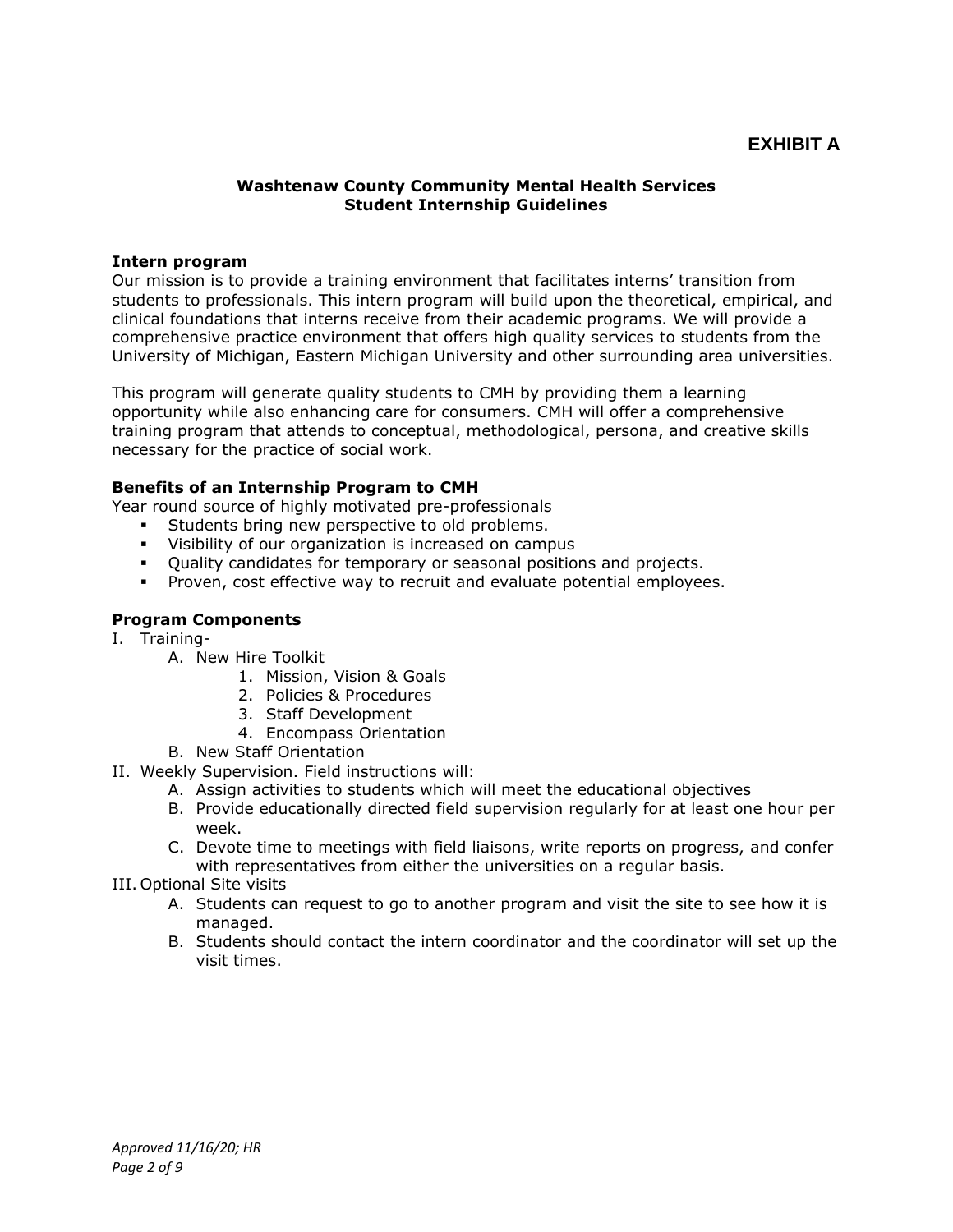#### Internship Opportunities

Washtenaw County Community Mental Health substance use, and is interested in community partnerships that improve the lives of consumers. This administrative placement offers opportunities to participate in policy development, evaluation of programs, and develop skills in the management of human services. As we continue to implement new programs and revise treatment strategies to evidence based best practices, there are many opportunities to tailor an internship to the interests of the student.

If you are a student interested in pursuing an internship with Washtenaw County Community Mental Health, please [email answers t](mailto:testorellin@ewashtenaw.org)o the following questions for consideration.

**1. Name, phone number, and email.**

### **2. Can you provide documentation of your school affiliation (instructor information, etc.)?**

**3. Your area of study, degree, or credentials?**

**4. What areas interest you? (adult mental health; developmental disabilities; youth and family; older adult needs; co-occurring disorders (substance abuse with at least one other aforementioned groups))**

**5. Are you okay working in any other area outside of your interest?**

**6. How many hours do you need to complete your internship? Within a certain timeframe (spring/summer only? a full year?)**

### **7. What's your availability? (we need your start date; the schedules are worked out at the program level)**

Your information will be forwarded to our leadership team and you will be contacted if placement is available. Please remember we only accept unpaid interns and completion of the questionnaire does not guarantee a placement but helps with finding a place that works well for the student and the staff.

*Approved 11/16/20; HR Page 3 of 9*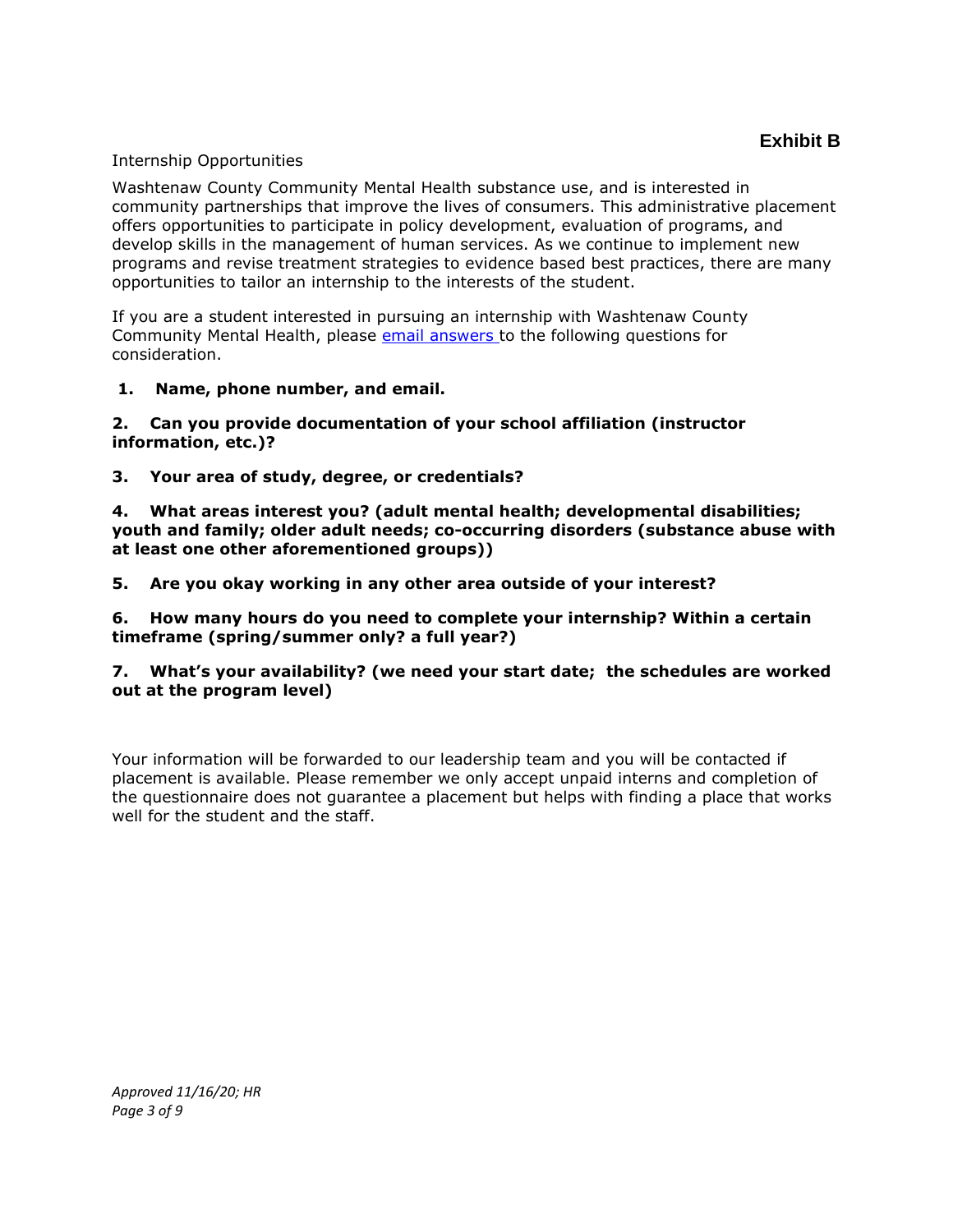# **Exhibit C**

## CMH Intern/Volunteer Checklist

*Upon acceptance of a student intern or volunteer, this checklist is reviewed for completion by field instructor/primary onsite in cooperation with site staff as necessary and/or volunteer as available within 7 days of determined start date.*

*Please remember that paid interns go through the Day One system, and must align their start date with county orientation dates. This checklist should be reviewed for completion within 7 days of that start date.*

- $\Box$  Complete a CMH intern/volunteer request form
- $\Box$  Complete intern/volunteer agreement (exhibit D)
	- o Maintain a copy in onsite file
	- $\circ$  Send a copy to HR
	- o Paid (IM) Interns should have a Day One completed and do not need to complete this form
- $\Box$  Completed confidentiality statement (exhibit E)
	- o Maintain a copy in onsite file
- $\Box$  Complete a release for criminal background check, available on eCentral under "Business Services > Recruitment/ Hiring
	- $\circ$  Maintain a copy in onsite file
	- o Send a copy to HR
- $\Box$  Complete a Driver's License background check
	- o Maintain a copy in onsite file
	- o Send a copy to HR
- $\Box$  Verify education and professional license, if applicable: <https://w2.lara.state.mi.us/VAL/License/Search>
- $\Box$  Schedule orientation and training: Standard or Special Assignment, as required
- $\Box$  Schedule any additional training specific to the intern's assignment
- $\Box$  If the volunteer will perform clinical services, complete the clinical competency document

*Approved 11/16/20; HR Page 4 of 9*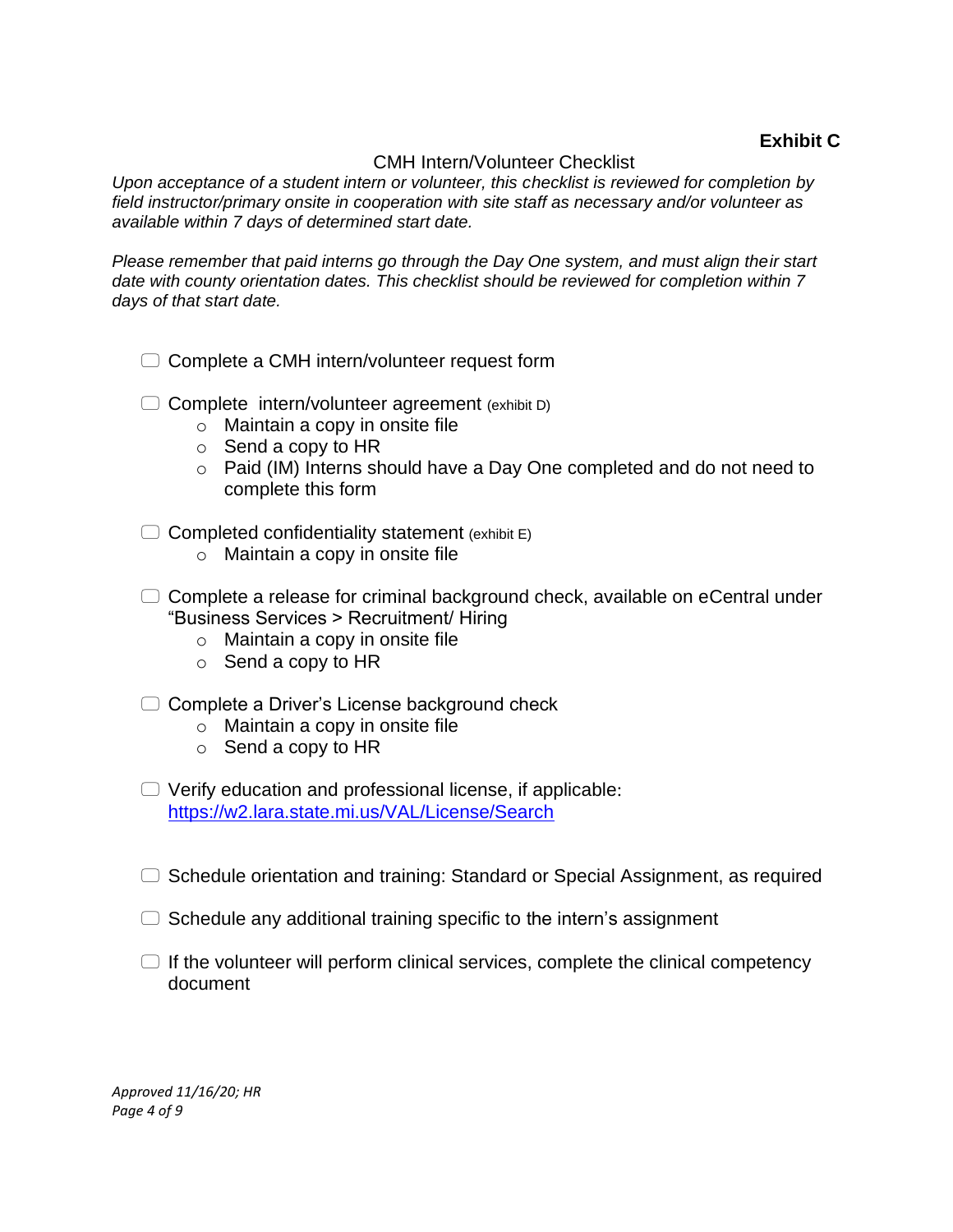# **Exhibit D**

| This agreement, made this (date)             | between WASHTENAW COUNTY, a municipal |
|----------------------------------------------|---------------------------------------|
| corporation, hereinafter called "County" and | , residing at                         |
|                                              | , herein after called "Volunteer."    |

#### WITNESSETH:

1. The Volunteer hereby agrees to:

SCOPE OF SERVICES (Describe services for which department) (As described in the issued job description with other duties as assigned.)

B. TERM (Frequency and duration of services)

(Schedule TBA based on availability)

- C. Perform the above-described services on a voluntary basis without compensation or fringe benefits except as specifically provided below.
- D. Perform the above-described services under and subject to the instructions, supervision, and control of designated staff of the County.
- E. Adhere at all time during the performance of said services to all the rules and regulations that now have been or may hereafter be established by the County for the conduct of its employees.
- 2. In consideration of the above-described services, the County agrees to:
	- A. Provide appropriate orientation, in-service training, continuing supervision in the designated program.
	- B. Provide similar worker's compensation insurance as required for employees of the County under state law for injuries, death, or loss arising out of and in the course of the designated volunteer shift while performing authorized volunteer services. Said insurance shall not cover injuries, death or loss sustained while going to or from the designated volunteer shift.
	- C. Provide similar malpractice (Professional Liability) insurance as provided for employees of the County. Said insurance coverage shall only extend to activities undertaken in the performance of services authorized by the County.
- 3. The character or frequency of the services performed by the Volunteer may be changed from time to time by mutual consent without resulting in a termination of this agreement.

\_\_\_\_\_\_\_\_\_\_\_\_\_\_\_\_\_\_\_\_\_\_\_\_\_\_\_\_\_\_\_\_\_\_\_\_\_\_\_\_\_\_\_\_\_\_\_\_\_\_\_\_ \_\_\_\_\_\_\_\_\_\_\_\_\_\_\_\_\_\_\_\_\_\_\_\_

Volunteer Signature **Date** 

*Approved 11/16/20; HR Page 5 of 9*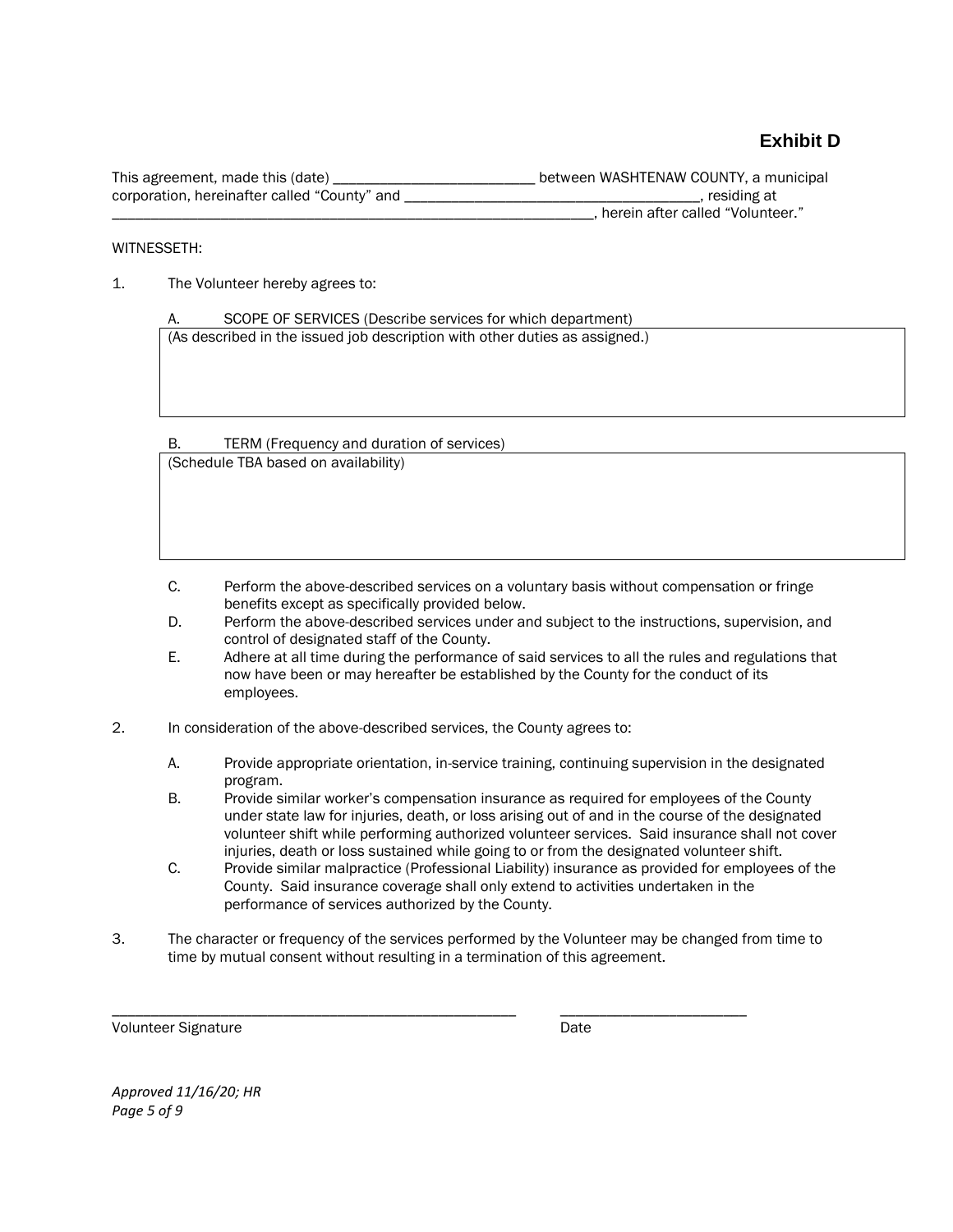Supervisor Signature Date Date Date

\_\_\_\_\_\_\_\_\_\_\_\_\_\_\_\_\_\_\_\_\_\_\_\_\_\_\_\_\_\_\_\_\_\_\_\_\_\_\_\_\_\_\_\_\_\_\_\_\_\_\_\_\_ \_\_\_\_\_\_\_\_\_\_\_\_\_\_\_\_\_\_\_\_\_\_\_\_\_\_

AGREEMENTS TO: Volunteer Human Resources Department

*Approved 11/16/20; HR Page 6 of 9*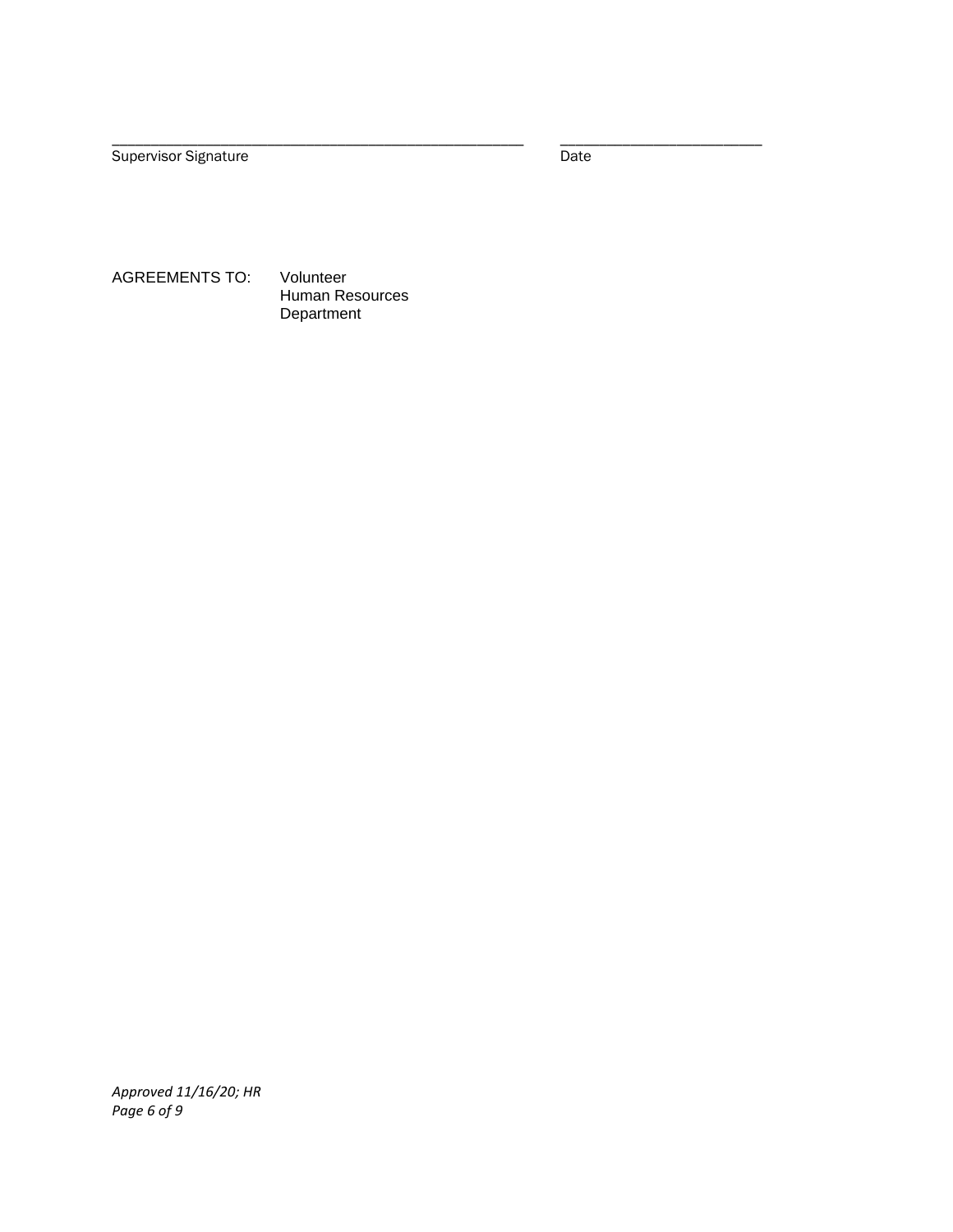# **EXHIBIT E**

# **CONFIDENTIALITY STATEMENT**

People who receive services from Washtenaw County Community Mental Health have the right to have all information about them and their treatment kept confidential. State and federal laws including the Michigan Mental Health Code guarantee this right.

My supervisor has given information about confidentiality to me and any questions I may have had have been answered. I am aware that I am bound by these state and federal laws not to reveal any recipient information.

I confirm that I will keep all recipient information confidential.

I understand that this agreement to keep all client and related information confidential will still apply after my employment with Washtenaw County Community Mental Health ends.

\_\_\_\_\_\_\_\_\_\_\_\_\_\_\_\_\_\_\_\_\_\_\_\_\_\_\_\_\_\_\_\_\_\_\_\_\_\_\_\_\_\_\_ \_\_\_\_\_\_\_\_\_\_\_\_\_\_\_\_\_\_\_\_\_\_\_\_\_\_

\_\_\_\_\_\_\_\_\_\_\_\_\_\_\_\_\_\_\_\_\_\_\_\_\_\_\_\_\_\_\_\_\_\_\_\_\_\_\_\_\_\_\_\_\_\_\_\_\_\_\_\_\_\_\_\_\_\_\_\_\_\_\_\_\_\_\_\_\_\_

Employee Date

Supervisor Date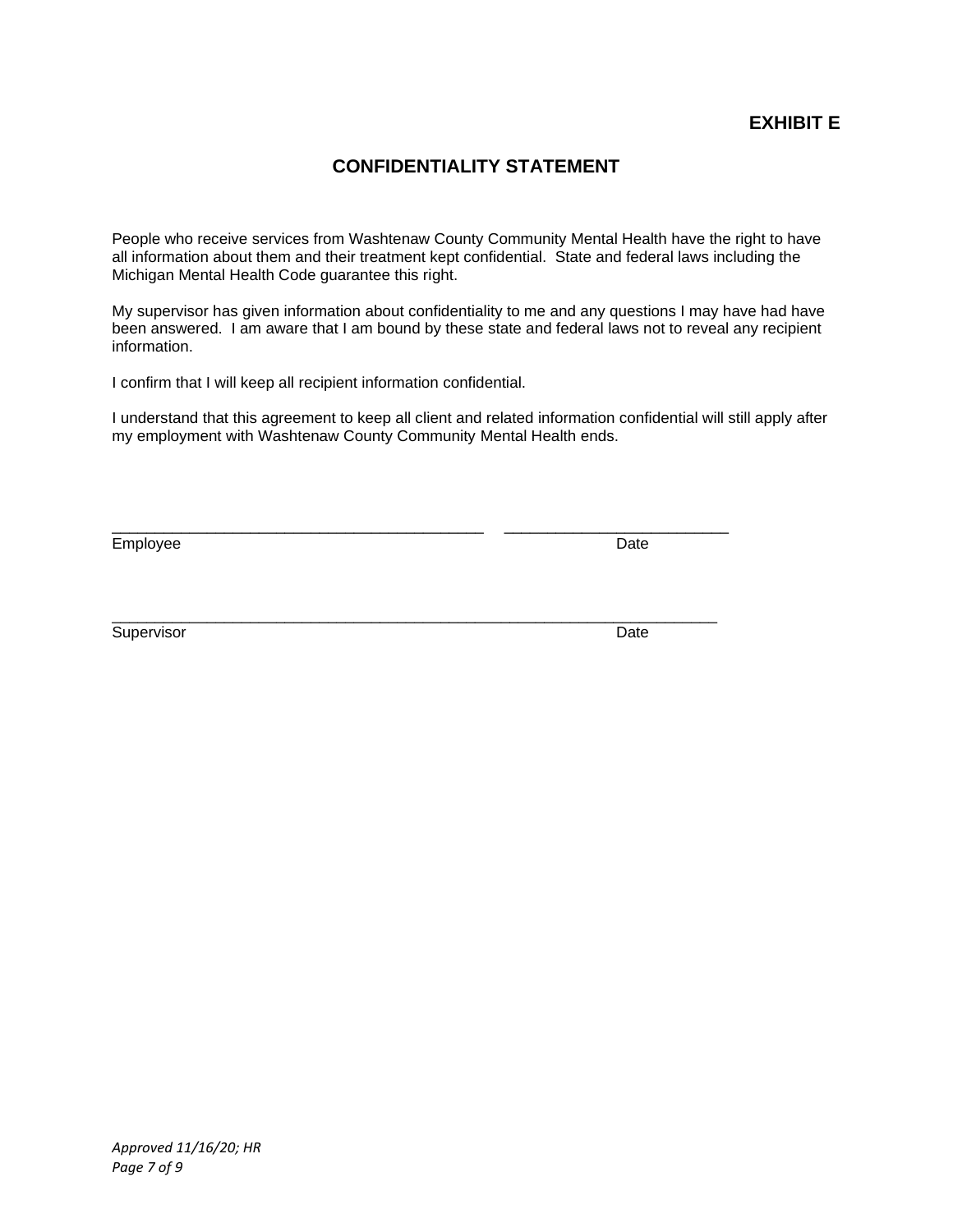#### **CMH Intern/Volunteer Evaluation**

*Checklist should be completed by field instructor or primary onsite supervisor at the end of an internship or volunteer term. One copy goes to the student/volunteer, one copy goes to the internship coordinator.*

| Intern Name:                                                                                                                                                                                                                  |    |   |           |           |     | Date:                                                                              |                                                                        |  |  |
|-------------------------------------------------------------------------------------------------------------------------------------------------------------------------------------------------------------------------------|----|---|-----------|-----------|-----|------------------------------------------------------------------------------------|------------------------------------------------------------------------|--|--|
| <b>Evaluation Period:</b><br>From                                                                                                                                                                                             |    |   |           |           |     | To:                                                                                |                                                                        |  |  |
| Describe work assigned:                                                                                                                                                                                                       |    |   |           |           |     |                                                                                    |                                                                        |  |  |
|                                                                                                                                                                                                                               |    |   |           |           |     |                                                                                    |                                                                        |  |  |
|                                                                                                                                                                                                                               |    |   |           |           |     |                                                                                    |                                                                        |  |  |
| Enter comments, which describe the intern's performance for you. Rate the individual on each of the<br>Rating:<br>items below as Outstanding (O), Very Good (VG), Average (A), Below Average (BA), or Not Applicable<br>(NA). |    |   |           |           |     |                                                                                    |                                                                        |  |  |
| O                                                                                                                                                                                                                             | VG | А | <b>BA</b> | <b>NA</b> |     |                                                                                    |                                                                        |  |  |
|                                                                                                                                                                                                                               |    |   |           |           | 1.  | Completes work accurately and thoroughly                                           |                                                                        |  |  |
|                                                                                                                                                                                                                               |    |   |           |           | 2.  | Completes work in a timely manner and has ability to work under<br>pressure        |                                                                        |  |  |
|                                                                                                                                                                                                                               |    |   |           |           | 3.  | Understands assignments, follows instructions and takes initiative                 |                                                                        |  |  |
|                                                                                                                                                                                                                               |    |   |           |           | 4.  |                                                                                    | Has ability to adjust to non-routine assignments and to make decisions |  |  |
|                                                                                                                                                                                                                               |    |   |           |           | 5.  | Works independently, keeps constructively busy and mentally alert                  |                                                                        |  |  |
|                                                                                                                                                                                                                               |    |   |           |           | 6.  | Analytical ability and judgment; sensitivity to problems and ability to<br>resolve |                                                                        |  |  |
|                                                                                                                                                                                                                               |    |   |           |           | 7.  | Has healthy attitude and is cooperative in working relationships with<br>staff     |                                                                        |  |  |
|                                                                                                                                                                                                                               |    |   |           |           | 8.  | Exhibits diligence and perseverance; performs tasks with industry and<br>drive     |                                                                        |  |  |
|                                                                                                                                                                                                                               |    |   |           |           | 9.  | Accepts responsibility; is trustworthy and conscientious                           |                                                                        |  |  |
|                                                                                                                                                                                                                               |    |   |           |           | 10. | Exhibits neatness and clarity of work                                              |                                                                        |  |  |
|                                                                                                                                                                                                                               |    |   |           |           | 11. | Creates positive impression with client personnel                                  |                                                                        |  |  |
|                                                                                                                                                                                                                               |    |   |           |           | 12. | <b>Exhibits creativity</b>                                                         |                                                                        |  |  |
|                                                                                                                                                                                                                               |    |   |           |           | 13. |                                                                                    | Appearance appropriate to professional work; neat and well groomed     |  |  |
|                                                                                                                                                                                                                               |    |   |           |           | 14. | Written communication skills                                                       |                                                                        |  |  |
|                                                                                                                                                                                                                               |    |   |           |           | 15. | Verbal communication skills                                                        |                                                                        |  |  |